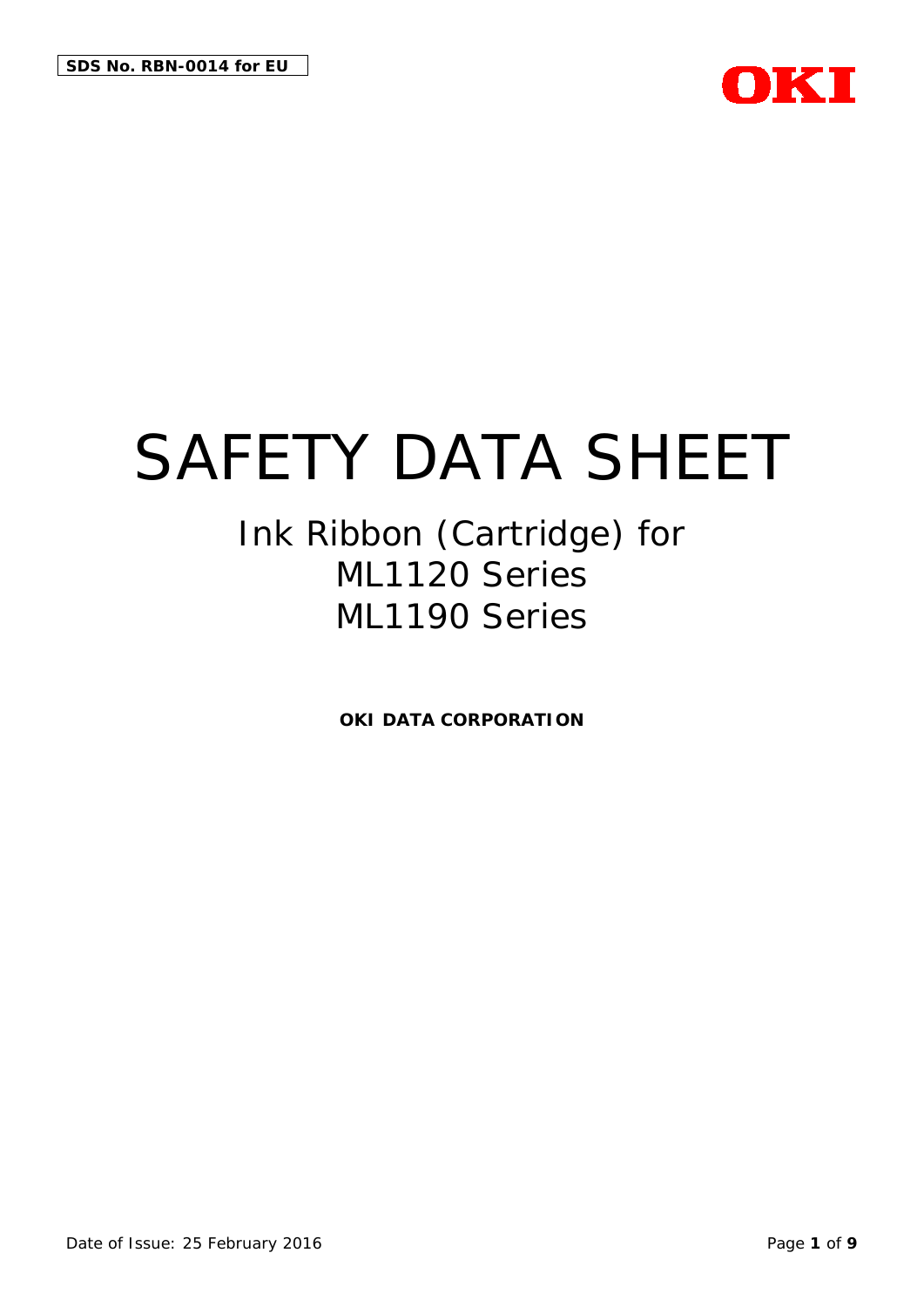

# **SECTION 1: Identification of the substance/mixture and of the company/undertaking**

| 1.1 Product identifier                                       |                                                                                                                                                                               |
|--------------------------------------------------------------|-------------------------------------------------------------------------------------------------------------------------------------------------------------------------------|
| <b>Product name:</b>                                         | Ink ribbon (cartridge) for<br>ML1120 Series<br>ML1190 Series<br>(Ink name: $\#265$ )                                                                                          |
| <b>Product description:</b>                                  | Fabric Ribbon                                                                                                                                                                 |
| Material uses:                                               | 1.2 Relevant identified uses of the substance or mixture and uses advised against<br>Printing                                                                                 |
| Uses advised against:                                        | No information available                                                                                                                                                      |
| 1.3 Details of the supplier of the safety data sheet         |                                                                                                                                                                               |
| Manufacturer:                                                | <b>OKI Data Corporation</b><br>3-1 Futaba-cho, Takasaki-shi, Gunma. 370-8585 Japan<br>Tel: +81 27-328-6366 Fax: +81-27-328-6398                                               |
| Supplier:                                                    | <b>OKI Europe Limited</b><br>Blays House, Wick Road, Egham, Surrey, TW20 OHJ, UK<br>Tel: +44 (0) 208 219 2190 Fax: +44 (0) 208 219 2199<br>e-mail: SDSQuestions@okieurope.com |
| 1.4 Emergency telephone number<br><b>OKI Europe Limited:</b> | +44 (0) 208 219 2190<br>(Supported 09:00 to 17:00 UK Time, Monday to Friday                                                                                                   |

except Bank Holidays)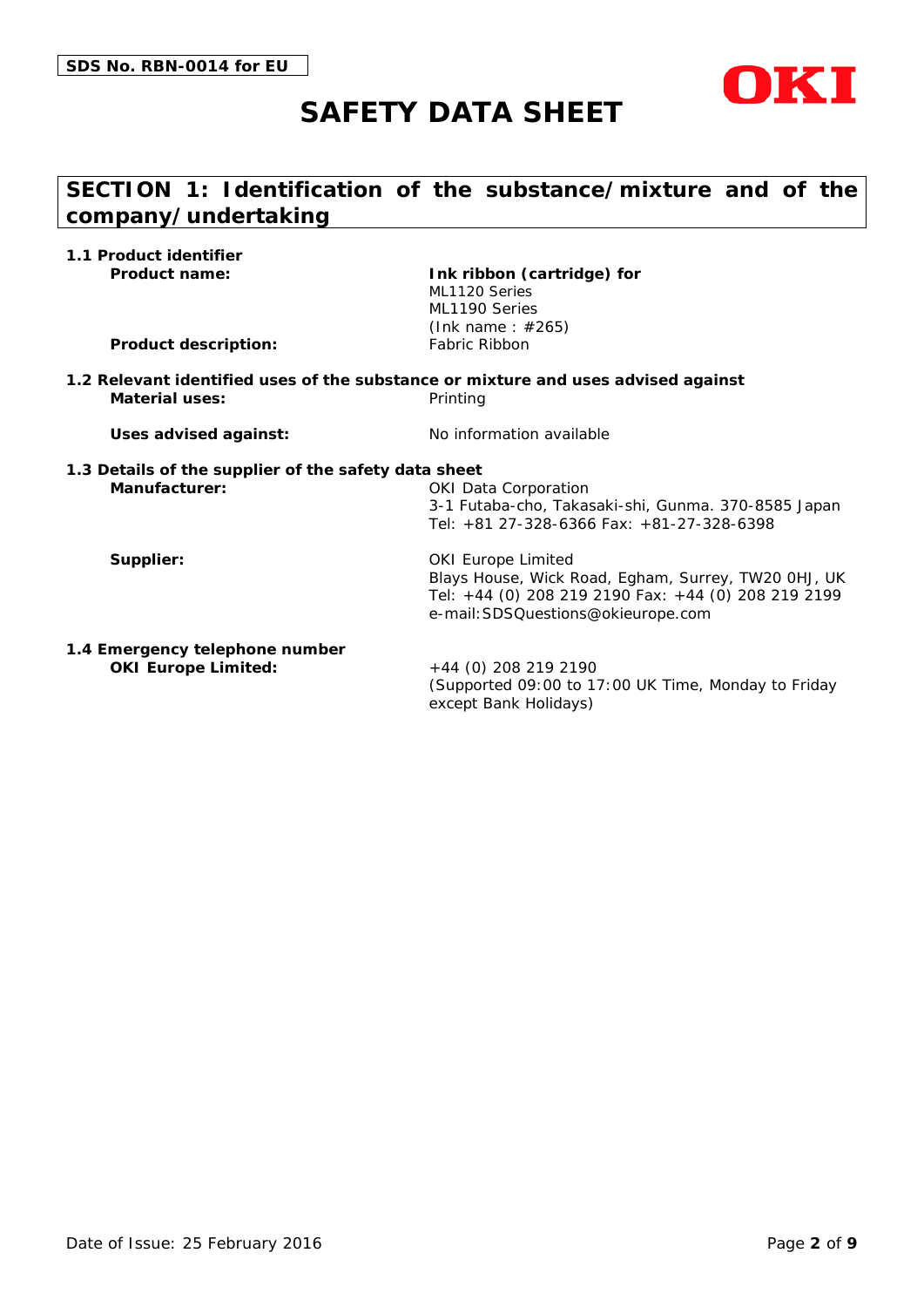

# **SECTION 2: Hazards identification**

**2.1 Classification of the substance or mixture Product definition:** Mixture

#### **Classification according to Regulation (EC) No. 1272/2008 [CLP/GHS]**

**Physical Hazards Flammable Liquids:** Not Classified **Health Hazards Acute toxicity (Oral):** Classification not possible Acute toxicity (Dermal): Not Classified Acute toxicity (Gases): Not gases **Acute toxicity (Vapours):** Classification not possible **Acute toxicity (Dusts and Mists):** Classification not possible **Skin corrosion / irritation:** Classification not possible **Eye damage / irritation:** Classification not possible **Sensitisation - Respiratory:** Classification not possible **Sensitisation – Skin:** Classification not possible **Germ cell mutagenicity:** Classification not possible **Carcinogenicity:** Classification not possible **Toxic to reproduction:** Classification not possible **Specific target organ systemic:** Classification not possible **toxicity (Single exposure) Specific target organ systemic:** Category 2, H373 **toxicity (Repeated exposure) Environmental Hazards**

**Hazardous to the aquatic environment – Acute hazard:** Classification not possible **Hazardous to the aquatic environment – Chronic hazard:** Classification not possible

#### **2.2 Label elements**

**Labelling according to Regulation (EC) No. 1272/2008 [CLP] [INK]**

**Hazard pictograms :**



**Signal word (CLP):** Warning

**Hazard statements (CLP):** H373-May cause damage to organs (larynx) though prolonged or repeated exposure.

**Precautionary statements (CLP):** P260-Do not breathe dust / fume / gas / mist / vapours / spray.

P314-Get medical advice/attention if you feel unwell.

P501-Dispose of contents / container in accordance with local / regional / national / international regulations.

#### **2.3 Other hazards**

NFPA Hazard Classification: Health 2, Flammability 1, Instability 1, Special Hazards None PBT: This substance is not identified as a PBT substance. vPvB: This substance is not identified as a vPvB substance.

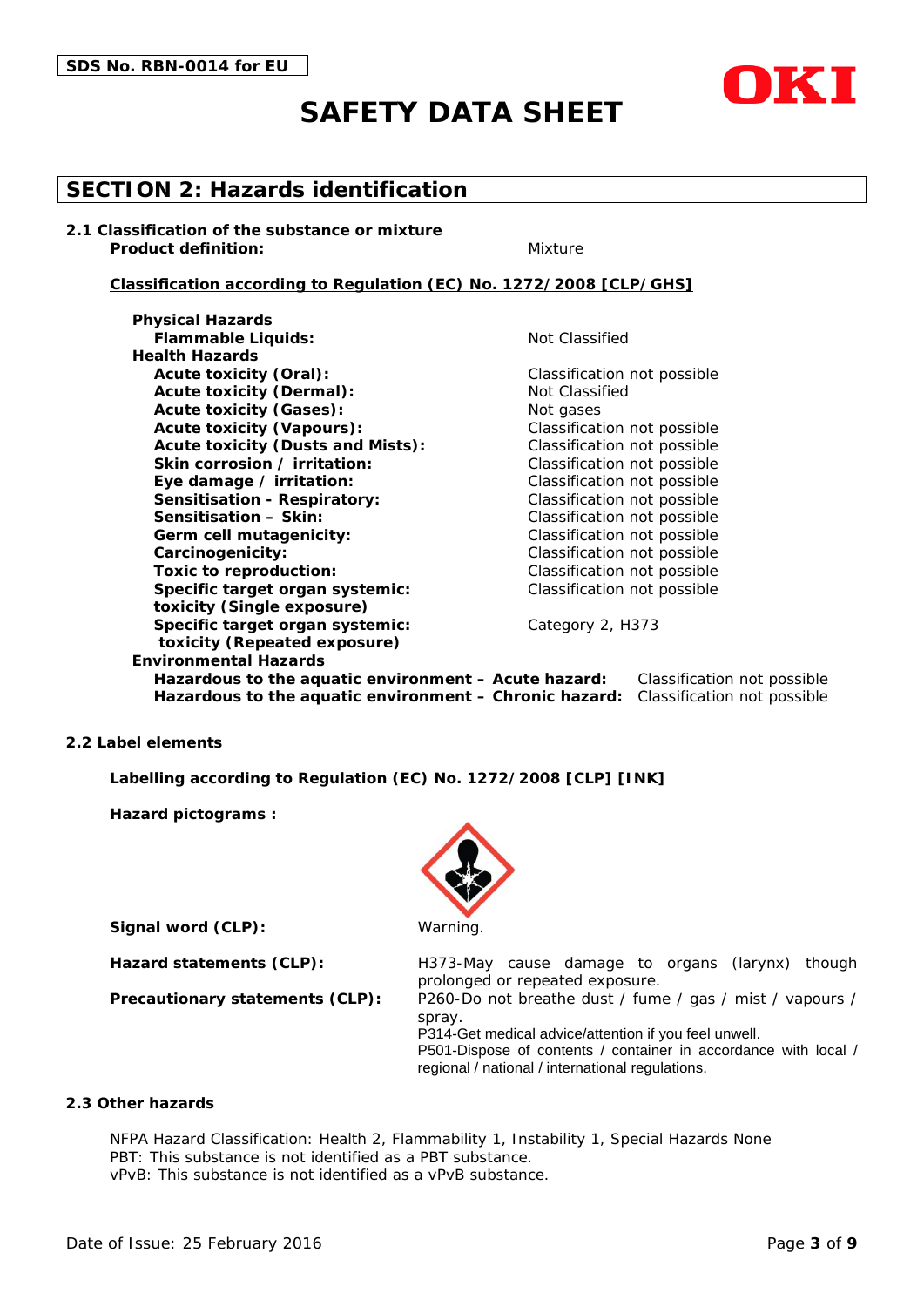

# **SECTION 3: Composition/information on ingredients**

#### **Substance/mixture:** Ink

| Product/ingredient name | CAS No.             | Content (%) | <b>R-Phase</b> |
|-------------------------|---------------------|-------------|----------------|
| Carbon black            | 1333-86-4           | $<$ 5       | Not applicable |
| Pigment                 | <b>Trade Secret</b> | $10 - 20$   | Not applicable |
| Dye                     | <b>Trade Secret</b> | $10 - 20$   | Not applicable |
| Oil                     | <b>Trade Secret</b> | 60-70       | Not applicable |
| Resin                   | <b>Trade Secret</b> | ~10         | Not applicable |

### **SECTION 4: First aid measures**

#### **4.1 Description of first aid measures**

| Inhalation:          | Move the victims to clean air space and rest in a comfortable position                                          |
|----------------------|-----------------------------------------------------------------------------------------------------------------|
|                      | for breathing. When it feels sick, take doctor's treatment.                                                     |
| <b>Skin contact:</b> | Wash away with soap and water immediately. When the skin swells<br>and pain continues, take doctor's treatment. |
| Eye contact:         | Rinse cautiously with clean water for several minutes. Immediately<br>take doctor's treatment.                  |
| Ingestion:           | Do not compel to vomit. Wash the mouth with water. Immediately<br>take doctor's treatment.                      |

#### **4.2 Most important symptoms and effects, both acute and delayed**

No additional information available.

#### **4.3 Indication of any immediate medical attention and special treatment needed**

No additional information available.

### **SECTION 5: Firefighting measures**

#### **5.1 Extinguishing media**

**Suitable extinguishing media:** Water spray, Chemical Foam, Dry chemical or CO2 gas

**Unsuitable extinguishing media:** Do not use high pressure water jet.

#### **5.2 Special hazards arising from the substance or mixture**

**Exposure hazards:** In combustion emits toxic fumes.

#### **5.3 Advice for firefighters**

- 1. Cut-off from the fire orign.
- 2. Wear the protection clothes and extinguish the fire from windward.
- 3. Transfer to the safe place the movable container immediately.
- 4. Cool down the surrounding equipment by water.
- 5. Specify the place off-limits around the fire.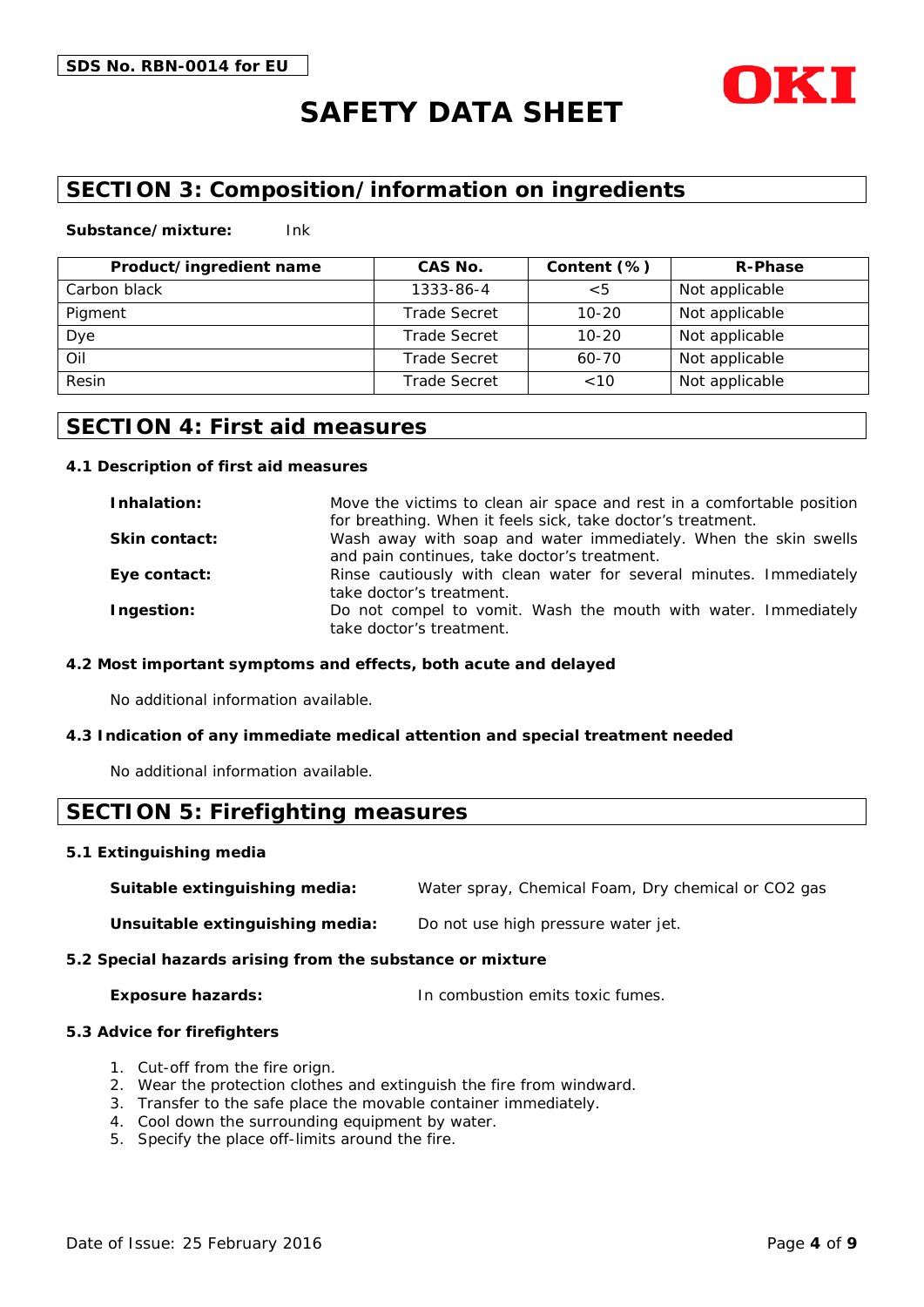

### **SECTION 6: Accidental release measures**

#### **6.1 Personal precautions, protective equipment and emergency procedures**

| In case of a large quantity: | 1. Evacuate surrounding areas. Keep unnecessary and<br>unprotected personnel from entering.<br>2. Ensure adequate ventilation.<br>3. Use suitable protective equipment.<br>4. Ensure a suitable fire extinguisher is at hand |
|------------------------------|------------------------------------------------------------------------------------------------------------------------------------------------------------------------------------------------------------------------------|
|                              |                                                                                                                                                                                                                              |

#### **In case of a small quantity:** Use protective gloves as required.

#### **6.2 Environmental precautions**

Prevent entry into drains, waterways, basements and confined areas.

#### **6.3 Methods and materials for containment and cleaning up**

| In case of a large quantity:     | 1. Stop the leaked liquid by sand or earth.<br>2. Guide the liquid to a safe location.<br>3. Vacuum or sweep up material and place in a designated,<br>labelled waste container. |
|----------------------------------|----------------------------------------------------------------------------------------------------------------------------------------------------------------------------------|
| In case of a small quantity:     | Use cloths or paper to absorb the leaked liquid.                                                                                                                                 |
| 6.4 Reference to other sections: | See Section 8 for information on appropriate personal protective<br>equipment.<br>See Section 13 for additional waste treatment information.                                     |

### **SECTION 7: Handling and storage**

#### **7.1 Precautions for safe handling**

When dealing with a large amount of ink, wear eye and/or face protection.

#### **7.2 Conditions for safe storage, including any incompatibilities**

Avoid direct sunlight and store in a well ventilated area.

#### **7.3 Specific end use(s)**

No information available at present.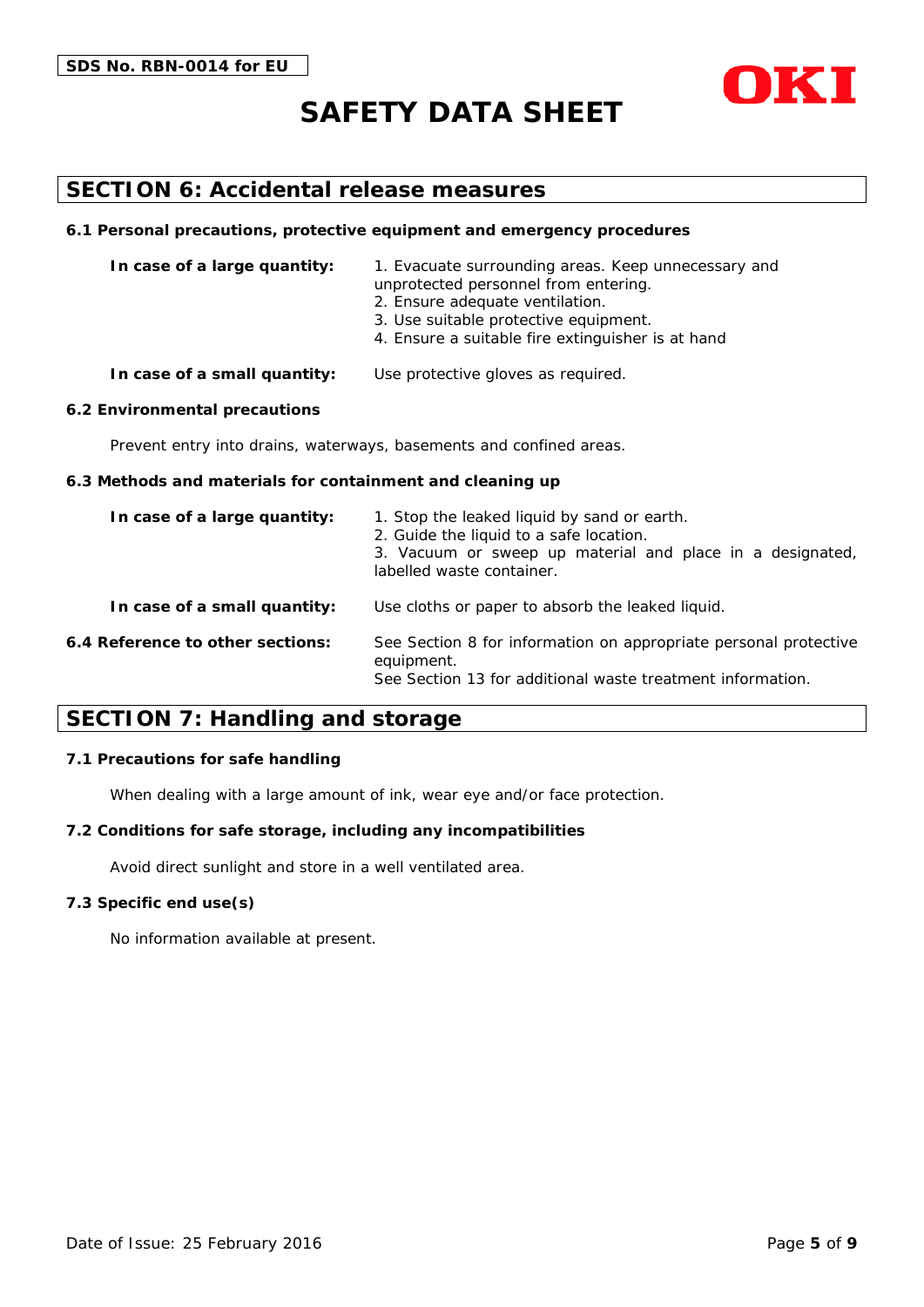

# **SECTION 8: Exposure controls/personal protection**

#### **8.1 Control parameters**

| <b>Components</b> | Japanese Society of<br><b>Occupational Health</b> | <b>OSHA (PEL)</b>     | <b>ACGIH (TWA)</b>    | <b>ACGIH (STEL)</b> |
|-------------------|---------------------------------------------------|-----------------------|-----------------------|---------------------|
| Carbon Black      | Not established                                   | 3.5 <sub>mq</sub> /m3 | 3.5 <sub>mq</sub> /m3 | Not established     |
| Other components  | Not established                                   | Not established       | Not established       | Not established     |

#### **8.2 Exposure controls**

**Appropriate engineering controls:** Ensure there is sufficient ventilation of the area. The floor of the storage room must be impermeable to prevent the escape of liquids.

**Equipment countermeasure:** No special equipment required. **Personal protection:** Wear protective gloves and/or glasses as required.

### **SECTION 9: Physical and chemical properties**

#### **9.1 Information on basic physical and chemical properties**

| <b>Physical state:</b>                        | Liquid (Ink)              |
|-----------------------------------------------|---------------------------|
| Colour:                                       | <b>Black</b>              |
| Odour:                                        | Distinctive Odour.        |
| <b>Odour threshold:</b>                       | Not determined.           |
| pH:                                           | No data available.        |
| Melting point/freezing point:                 | No data available.        |
| Initial boiling point and boiling range:      | No data available.        |
| Flash point:                                  | $>170^{\circ}$ C          |
| <b>Evaporation rate:</b>                      | Negligible.               |
| Flammability (solid, gas):                    | No data available.        |
| Upper/lower flammability or explosive limits: | No data available.        |
| Vapour pressure:                              | No data available.        |
| Vapour density:                               | No data available.        |
| <b>Relative density:</b>                      | No data available.        |
| Solubility(ies):                              | Hardly solution in water. |
| Partition coefficient: n-octanol/water:       | No data available.        |
| Auto-ignition temperature:                    | No data available.        |
| <b>Decomposition temperature:</b>             | No data available.        |
| Viscosity:                                    | No data available.        |

#### **9.2 Other information**

No additional information available.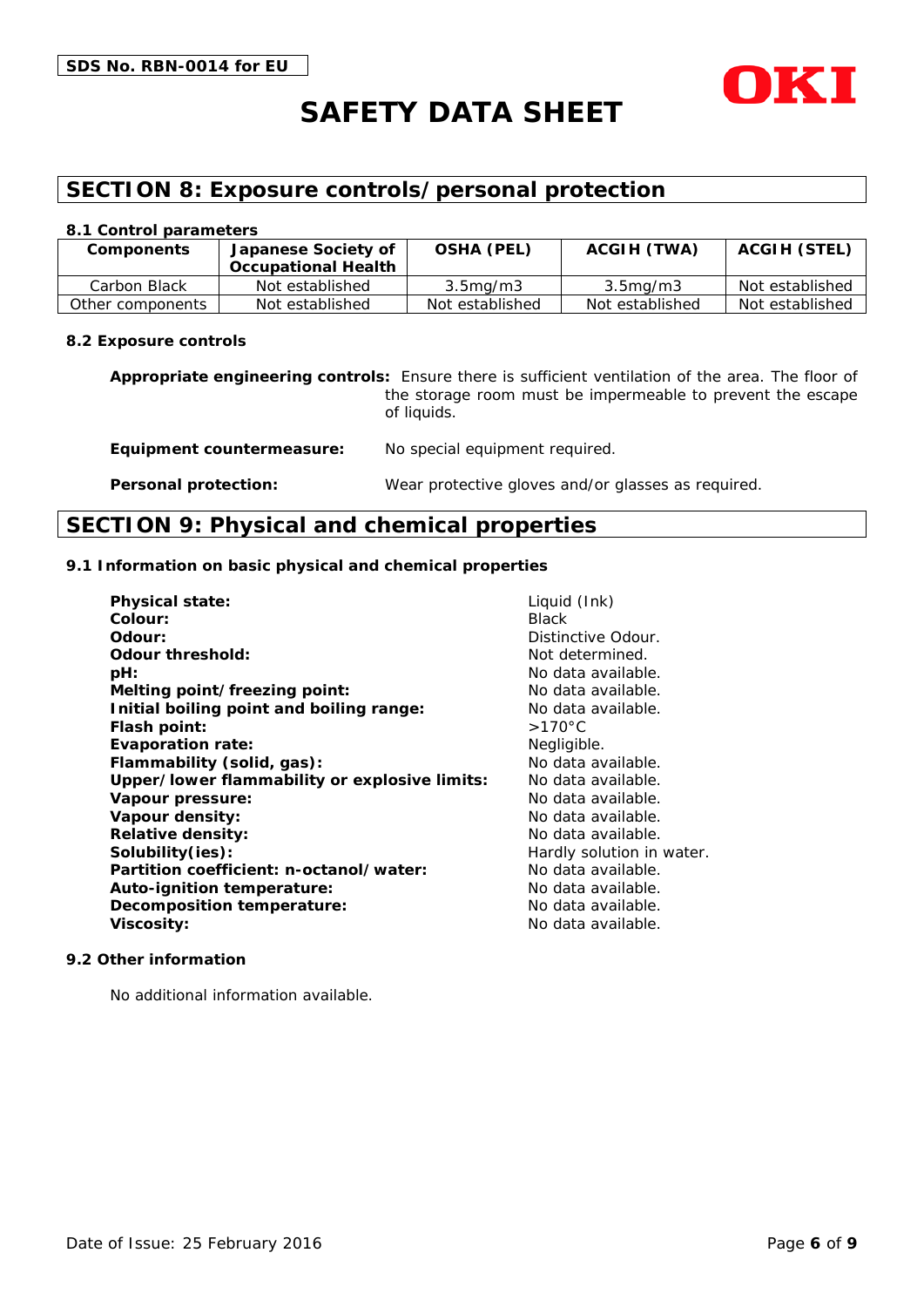



# **SECTION 10: Stability and reactivity**

| 10.1 Reactivity:                         | The product has not been tested.                                                       |
|------------------------------------------|----------------------------------------------------------------------------------------|
| 10.2 Chemical stability:                 | Stable under normal storage conditions.                                                |
| 10.3 Possibility of hazardous reactions: | Strong acids / Strong bases / Oxidiser                                                 |
| 10.4 Conditions to avoid:                | High temperature / Heating / Fire / Spark / Sunlight                                   |
| 10.5 Incompatible materials:             | No information available at present.                                                   |
| 10.6 Hazardous decomposition products:   | Toxic gases such as carbon monoxide and carbon<br>dioxide may occur during combustion. |

# **SECTION 11: Toxicological information**

#### **11.1 Information on toxicological effects**

| <b>Acute toxicity (Dermal):</b><br>Not Classified<br><b>Acute toxicity (Gases):</b><br>Not gases<br><b>Acute toxicity (Vapours):</b><br>Classification not possible<br><b>Acute toxicity (Dusts and Mists):</b><br>Classification not possible<br>Skin corrosion / irritation:<br>Classification not possible<br>Classification not possible<br>Eye damage / irritation:<br><b>Sensitisation - Respiratory:</b><br>Classification not possible<br>Sensitisation - Skin:<br>Classification not possible<br>Germ cell mutagenicity:<br>Classification not possible<br>Carcinogenicity:<br>Classification not possible<br>Note:-Evaluation results for carcinogenicity of carbon<br>black in each agency.<br>IARC; Group 2B (The agent is possibly carcinogenic to<br>humans.)<br>ACGIH; A4 (Not classifiable as a carcinogen)<br>EPA; Not applicable<br>EU; Not applicable<br>NTP; Not applicable<br>Japan Association of Industrial Health; 2B<br>Evaluation of carbon black is different in each agency.<br>Therefore it is classified as "Classification not possible"<br>Classification not possible<br>Toxic to reproduction:<br>Specific target organ systemic<br>toxicity (Single exposure):<br>Classification not possible<br>Specific target organ systemic<br>toxicity (Repeated exposure):<br>Category 1: Carbon Black<br>Classification not possible: Other components<br>This product is classified as "Category 2". Because it<br>contains the component of "Category 1", but its contents<br>is less than 10% than 1%. Therefore, it is classified as<br>"Category 2".<br>Note:-In normal use, you will be not exposed to carbon<br>black<br>Classification not possible<br><b>Aspiration toxicity:</b> | <b>Acute toxicity (Oral):</b> | Classification not possible |
|----------------------------------------------------------------------------------------------------------------------------------------------------------------------------------------------------------------------------------------------------------------------------------------------------------------------------------------------------------------------------------------------------------------------------------------------------------------------------------------------------------------------------------------------------------------------------------------------------------------------------------------------------------------------------------------------------------------------------------------------------------------------------------------------------------------------------------------------------------------------------------------------------------------------------------------------------------------------------------------------------------------------------------------------------------------------------------------------------------------------------------------------------------------------------------------------------------------------------------------------------------------------------------------------------------------------------------------------------------------------------------------------------------------------------------------------------------------------------------------------------------------------------------------------------------------------------------------------------------------------------------------------------------------------------------------------------------------------|-------------------------------|-----------------------------|
|                                                                                                                                                                                                                                                                                                                                                                                                                                                                                                                                                                                                                                                                                                                                                                                                                                                                                                                                                                                                                                                                                                                                                                                                                                                                                                                                                                                                                                                                                                                                                                                                                                                                                                                      |                               |                             |
|                                                                                                                                                                                                                                                                                                                                                                                                                                                                                                                                                                                                                                                                                                                                                                                                                                                                                                                                                                                                                                                                                                                                                                                                                                                                                                                                                                                                                                                                                                                                                                                                                                                                                                                      |                               |                             |
|                                                                                                                                                                                                                                                                                                                                                                                                                                                                                                                                                                                                                                                                                                                                                                                                                                                                                                                                                                                                                                                                                                                                                                                                                                                                                                                                                                                                                                                                                                                                                                                                                                                                                                                      |                               |                             |
|                                                                                                                                                                                                                                                                                                                                                                                                                                                                                                                                                                                                                                                                                                                                                                                                                                                                                                                                                                                                                                                                                                                                                                                                                                                                                                                                                                                                                                                                                                                                                                                                                                                                                                                      |                               |                             |
|                                                                                                                                                                                                                                                                                                                                                                                                                                                                                                                                                                                                                                                                                                                                                                                                                                                                                                                                                                                                                                                                                                                                                                                                                                                                                                                                                                                                                                                                                                                                                                                                                                                                                                                      |                               |                             |
|                                                                                                                                                                                                                                                                                                                                                                                                                                                                                                                                                                                                                                                                                                                                                                                                                                                                                                                                                                                                                                                                                                                                                                                                                                                                                                                                                                                                                                                                                                                                                                                                                                                                                                                      |                               |                             |
|                                                                                                                                                                                                                                                                                                                                                                                                                                                                                                                                                                                                                                                                                                                                                                                                                                                                                                                                                                                                                                                                                                                                                                                                                                                                                                                                                                                                                                                                                                                                                                                                                                                                                                                      |                               |                             |
|                                                                                                                                                                                                                                                                                                                                                                                                                                                                                                                                                                                                                                                                                                                                                                                                                                                                                                                                                                                                                                                                                                                                                                                                                                                                                                                                                                                                                                                                                                                                                                                                                                                                                                                      |                               |                             |
|                                                                                                                                                                                                                                                                                                                                                                                                                                                                                                                                                                                                                                                                                                                                                                                                                                                                                                                                                                                                                                                                                                                                                                                                                                                                                                                                                                                                                                                                                                                                                                                                                                                                                                                      |                               |                             |
|                                                                                                                                                                                                                                                                                                                                                                                                                                                                                                                                                                                                                                                                                                                                                                                                                                                                                                                                                                                                                                                                                                                                                                                                                                                                                                                                                                                                                                                                                                                                                                                                                                                                                                                      |                               |                             |
|                                                                                                                                                                                                                                                                                                                                                                                                                                                                                                                                                                                                                                                                                                                                                                                                                                                                                                                                                                                                                                                                                                                                                                                                                                                                                                                                                                                                                                                                                                                                                                                                                                                                                                                      |                               |                             |
|                                                                                                                                                                                                                                                                                                                                                                                                                                                                                                                                                                                                                                                                                                                                                                                                                                                                                                                                                                                                                                                                                                                                                                                                                                                                                                                                                                                                                                                                                                                                                                                                                                                                                                                      |                               |                             |
|                                                                                                                                                                                                                                                                                                                                                                                                                                                                                                                                                                                                                                                                                                                                                                                                                                                                                                                                                                                                                                                                                                                                                                                                                                                                                                                                                                                                                                                                                                                                                                                                                                                                                                                      |                               |                             |
|                                                                                                                                                                                                                                                                                                                                                                                                                                                                                                                                                                                                                                                                                                                                                                                                                                                                                                                                                                                                                                                                                                                                                                                                                                                                                                                                                                                                                                                                                                                                                                                                                                                                                                                      |                               |                             |
|                                                                                                                                                                                                                                                                                                                                                                                                                                                                                                                                                                                                                                                                                                                                                                                                                                                                                                                                                                                                                                                                                                                                                                                                                                                                                                                                                                                                                                                                                                                                                                                                                                                                                                                      |                               |                             |
|                                                                                                                                                                                                                                                                                                                                                                                                                                                                                                                                                                                                                                                                                                                                                                                                                                                                                                                                                                                                                                                                                                                                                                                                                                                                                                                                                                                                                                                                                                                                                                                                                                                                                                                      |                               |                             |
|                                                                                                                                                                                                                                                                                                                                                                                                                                                                                                                                                                                                                                                                                                                                                                                                                                                                                                                                                                                                                                                                                                                                                                                                                                                                                                                                                                                                                                                                                                                                                                                                                                                                                                                      |                               |                             |
|                                                                                                                                                                                                                                                                                                                                                                                                                                                                                                                                                                                                                                                                                                                                                                                                                                                                                                                                                                                                                                                                                                                                                                                                                                                                                                                                                                                                                                                                                                                                                                                                                                                                                                                      |                               |                             |
|                                                                                                                                                                                                                                                                                                                                                                                                                                                                                                                                                                                                                                                                                                                                                                                                                                                                                                                                                                                                                                                                                                                                                                                                                                                                                                                                                                                                                                                                                                                                                                                                                                                                                                                      |                               |                             |
|                                                                                                                                                                                                                                                                                                                                                                                                                                                                                                                                                                                                                                                                                                                                                                                                                                                                                                                                                                                                                                                                                                                                                                                                                                                                                                                                                                                                                                                                                                                                                                                                                                                                                                                      |                               |                             |
|                                                                                                                                                                                                                                                                                                                                                                                                                                                                                                                                                                                                                                                                                                                                                                                                                                                                                                                                                                                                                                                                                                                                                                                                                                                                                                                                                                                                                                                                                                                                                                                                                                                                                                                      |                               |                             |
|                                                                                                                                                                                                                                                                                                                                                                                                                                                                                                                                                                                                                                                                                                                                                                                                                                                                                                                                                                                                                                                                                                                                                                                                                                                                                                                                                                                                                                                                                                                                                                                                                                                                                                                      |                               |                             |
|                                                                                                                                                                                                                                                                                                                                                                                                                                                                                                                                                                                                                                                                                                                                                                                                                                                                                                                                                                                                                                                                                                                                                                                                                                                                                                                                                                                                                                                                                                                                                                                                                                                                                                                      |                               |                             |
|                                                                                                                                                                                                                                                                                                                                                                                                                                                                                                                                                                                                                                                                                                                                                                                                                                                                                                                                                                                                                                                                                                                                                                                                                                                                                                                                                                                                                                                                                                                                                                                                                                                                                                                      |                               |                             |
|                                                                                                                                                                                                                                                                                                                                                                                                                                                                                                                                                                                                                                                                                                                                                                                                                                                                                                                                                                                                                                                                                                                                                                                                                                                                                                                                                                                                                                                                                                                                                                                                                                                                                                                      |                               |                             |
|                                                                                                                                                                                                                                                                                                                                                                                                                                                                                                                                                                                                                                                                                                                                                                                                                                                                                                                                                                                                                                                                                                                                                                                                                                                                                                                                                                                                                                                                                                                                                                                                                                                                                                                      |                               |                             |
|                                                                                                                                                                                                                                                                                                                                                                                                                                                                                                                                                                                                                                                                                                                                                                                                                                                                                                                                                                                                                                                                                                                                                                                                                                                                                                                                                                                                                                                                                                                                                                                                                                                                                                                      |                               |                             |
|                                                                                                                                                                                                                                                                                                                                                                                                                                                                                                                                                                                                                                                                                                                                                                                                                                                                                                                                                                                                                                                                                                                                                                                                                                                                                                                                                                                                                                                                                                                                                                                                                                                                                                                      |                               |                             |
|                                                                                                                                                                                                                                                                                                                                                                                                                                                                                                                                                                                                                                                                                                                                                                                                                                                                                                                                                                                                                                                                                                                                                                                                                                                                                                                                                                                                                                                                                                                                                                                                                                                                                                                      |                               |                             |
|                                                                                                                                                                                                                                                                                                                                                                                                                                                                                                                                                                                                                                                                                                                                                                                                                                                                                                                                                                                                                                                                                                                                                                                                                                                                                                                                                                                                                                                                                                                                                                                                                                                                                                                      |                               |                             |
|                                                                                                                                                                                                                                                                                                                                                                                                                                                                                                                                                                                                                                                                                                                                                                                                                                                                                                                                                                                                                                                                                                                                                                                                                                                                                                                                                                                                                                                                                                                                                                                                                                                                                                                      |                               |                             |
|                                                                                                                                                                                                                                                                                                                                                                                                                                                                                                                                                                                                                                                                                                                                                                                                                                                                                                                                                                                                                                                                                                                                                                                                                                                                                                                                                                                                                                                                                                                                                                                                                                                                                                                      |                               |                             |
|                                                                                                                                                                                                                                                                                                                                                                                                                                                                                                                                                                                                                                                                                                                                                                                                                                                                                                                                                                                                                                                                                                                                                                                                                                                                                                                                                                                                                                                                                                                                                                                                                                                                                                                      |                               |                             |
|                                                                                                                                                                                                                                                                                                                                                                                                                                                                                                                                                                                                                                                                                                                                                                                                                                                                                                                                                                                                                                                                                                                                                                                                                                                                                                                                                                                                                                                                                                                                                                                                                                                                                                                      |                               |                             |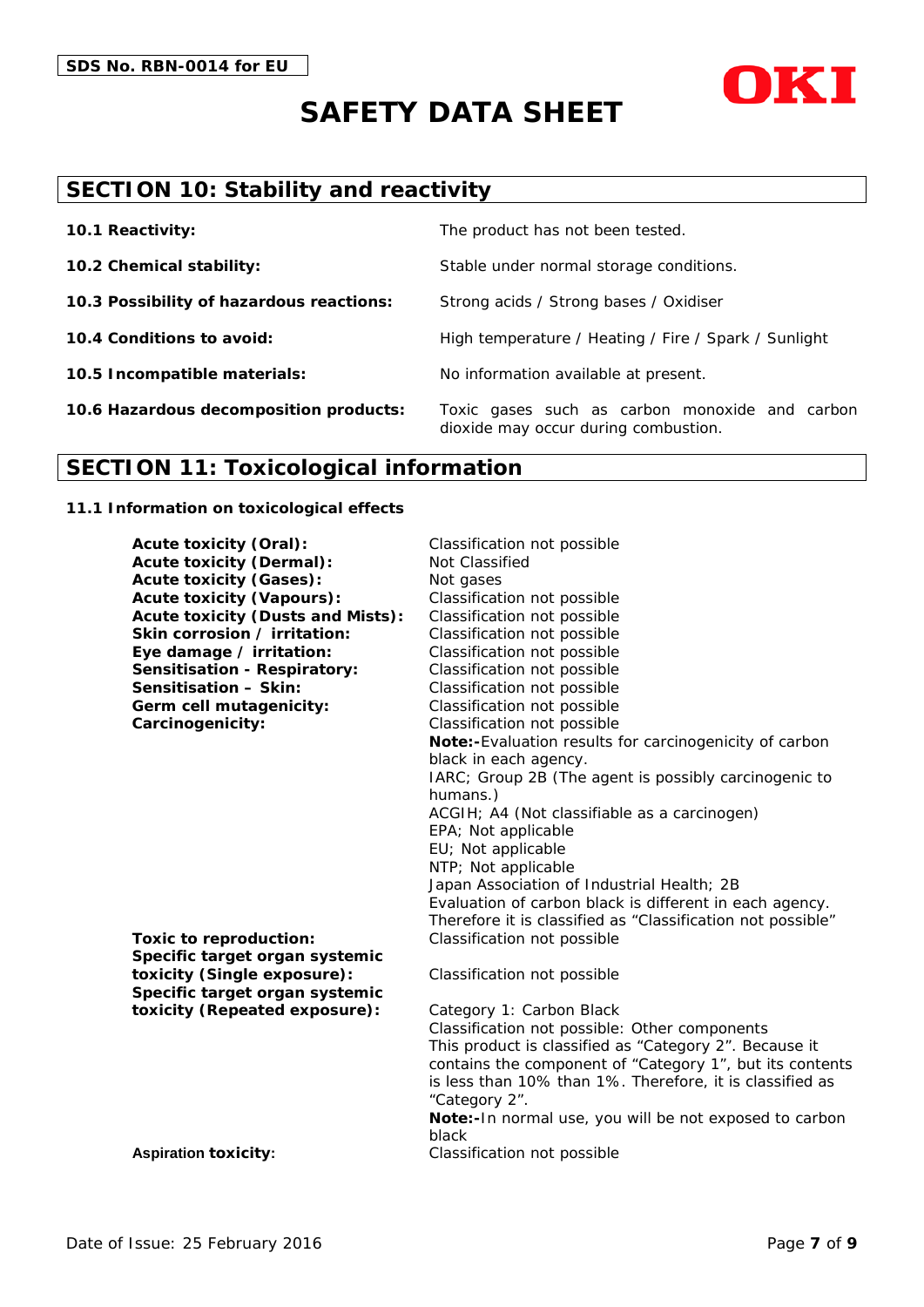

# **SECTION 12: Ecological information**

**12.1 Toxicity**

**Hazardous to the aquatic environment – Acute hazard:** Classification not possible **Hazardous to the aquatic environment – Chronic hazard:** Classification not possible

**12.2 Persistence and degradability:** No information available.

**12.3 Bioaccumulative potential:** No information available.

**12.4 Mobility in soil:** No information available.

**12.5 Results of PBT and vPvB assessment**

**PBT:** This substance is not identified as a PBT substance **vPvB:** This substance is not identified as a vPvB substance

**12.6 Other adverse effects:** No information available.

### **SECTION 13: Disposal considerations**

**13.1 Waste treatment methods**

**Residual waste:** When you dispose of this product, do so in accordance with all local, state, provincial and federal regulations. Entrust industrial waste to a licensed disposal contractor and ensure all toxicity and environmental risk are informed to the contractor prior to disposal.

**Contaminated containers and packages:** Empty containers must have all contents removed and then be entrusted to a licensed disposal contractor for disposal.

# **SECTION 14: Transport information**

**14.1 UN number:** Not applicable.

**14.2 UN proper shipping name:** Not applicable.

**14.3 Transport hazard class(es):** Not applicable.

**14.4 Packing group:** Not applicable.

**14.5 Environmental hazards:** No information available

**14.6 Special precautions for user:** No information available

#### **14.7 Transport in bulk according to Annex II of MARPOL 73/78 and the IBC Code**

No information available